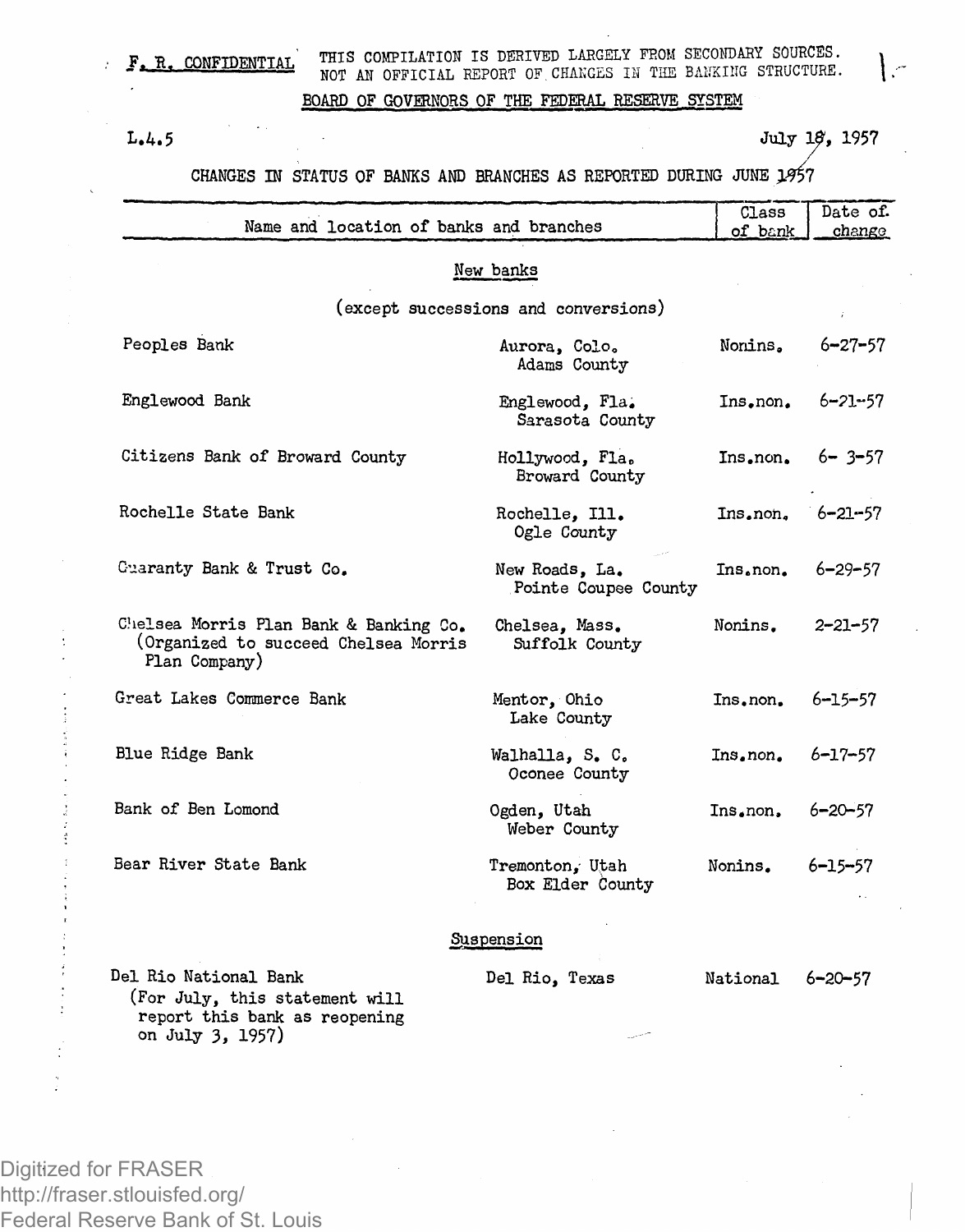| Consolidations, absorptions, etc.<br>California Bank<br>Los Angeles, Calif.<br>Member<br>Norwalk Commercial & Savings Bank<br>Norwalk, Calif.<br>Ins.non.<br>Merged under charter and<br>title of -<br>California Bank<br>Member<br>Los Angeles, Calif.<br>Trust Company of Old Greenwich<br>Ins, non,<br>Old Greenwich, Conn.<br>Stamford Trust Co.<br>Stamford, Conn.<br>Ins.non.<br>Merged under charter and<br>title of $-$<br>Stamford Trust Co.<br>Stamford, Conn.<br>Ins.non.<br>. Wanamaker State Bank<br>Wanamaker, Ind.<br>Ins.non.<br>Absorbed by $-$<br>American Fletcher National Bank<br>& Trust Co.<br>Indianapolis, Ind.<br>National<br>Bank of Upton<br>Upton, Ky.<br>Ins.non.<br>Absorbed by $-$<br>First-Hardin National Bank<br>Elizabethtown, Ky.<br>National <sup>.</sup><br>Andover & Merrimack National Bank<br>Haverhill, Mass.<br>National<br>Methuen National Bank<br>Methuen, Mass.<br>National<br>Consolidated under charter of<br>Andover & Merrimack National Bank<br>and title of --<br>Merrimack Valley National Bank<br>Haverhill, Mass.<br>National<br>Newton Centre Savings Bank<br>Newton Center, Mass.<br>Nonins,<br>Newton Savings Bank<br>Newton, Mass.<br>Nonins. | Name and location of banks and branches | Class<br>of bank | Date of<br>change |
|------------------------------------------------------------------------------------------------------------------------------------------------------------------------------------------------------------------------------------------------------------------------------------------------------------------------------------------------------------------------------------------------------------------------------------------------------------------------------------------------------------------------------------------------------------------------------------------------------------------------------------------------------------------------------------------------------------------------------------------------------------------------------------------------------------------------------------------------------------------------------------------------------------------------------------------------------------------------------------------------------------------------------------------------------------------------------------------------------------------------------------------------------------------------------------------------------------|-----------------------------------------|------------------|-------------------|
|                                                                                                                                                                                                                                                                                                                                                                                                                                                                                                                                                                                                                                                                                                                                                                                                                                                                                                                                                                                                                                                                                                                                                                                                            |                                         |                  |                   |
|                                                                                                                                                                                                                                                                                                                                                                                                                                                                                                                                                                                                                                                                                                                                                                                                                                                                                                                                                                                                                                                                                                                                                                                                            |                                         |                  | 6-24-57           |
|                                                                                                                                                                                                                                                                                                                                                                                                                                                                                                                                                                                                                                                                                                                                                                                                                                                                                                                                                                                                                                                                                                                                                                                                            |                                         |                  |                   |
|                                                                                                                                                                                                                                                                                                                                                                                                                                                                                                                                                                                                                                                                                                                                                                                                                                                                                                                                                                                                                                                                                                                                                                                                            |                                         |                  | $6 - 3 - 57$      |
|                                                                                                                                                                                                                                                                                                                                                                                                                                                                                                                                                                                                                                                                                                                                                                                                                                                                                                                                                                                                                                                                                                                                                                                                            |                                         |                  |                   |
|                                                                                                                                                                                                                                                                                                                                                                                                                                                                                                                                                                                                                                                                                                                                                                                                                                                                                                                                                                                                                                                                                                                                                                                                            |                                         |                  | $6 - 3 - 57$      |
|                                                                                                                                                                                                                                                                                                                                                                                                                                                                                                                                                                                                                                                                                                                                                                                                                                                                                                                                                                                                                                                                                                                                                                                                            |                                         |                  |                   |
|                                                                                                                                                                                                                                                                                                                                                                                                                                                                                                                                                                                                                                                                                                                                                                                                                                                                                                                                                                                                                                                                                                                                                                                                            |                                         |                  | 6-15-57           |
|                                                                                                                                                                                                                                                                                                                                                                                                                                                                                                                                                                                                                                                                                                                                                                                                                                                                                                                                                                                                                                                                                                                                                                                                            |                                         |                  |                   |
|                                                                                                                                                                                                                                                                                                                                                                                                                                                                                                                                                                                                                                                                                                                                                                                                                                                                                                                                                                                                                                                                                                                                                                                                            |                                         |                  | $6 - 17 - 57$     |
|                                                                                                                                                                                                                                                                                                                                                                                                                                                                                                                                                                                                                                                                                                                                                                                                                                                                                                                                                                                                                                                                                                                                                                                                            |                                         |                  |                   |
| title of --                                                                                                                                                                                                                                                                                                                                                                                                                                                                                                                                                                                                                                                                                                                                                                                                                                                                                                                                                                                                                                                                                                                                                                                                | Merged under charter and                |                  | 6-3-57            |
| Newton Savings Bank<br>Newton, Mass.<br>Nonins.                                                                                                                                                                                                                                                                                                                                                                                                                                                                                                                                                                                                                                                                                                                                                                                                                                                                                                                                                                                                                                                                                                                                                            |                                         |                  |                   |
| Grand Haven State Bank<br>Member<br>Grand Haven, Mich.<br>Ravenna State Bank<br>Ravenna, Mich.<br>Ins.non,<br>Consolidated under charter of<br>Grand Haven State Bank and<br>title of $-$                                                                                                                                                                                                                                                                                                                                                                                                                                                                                                                                                                                                                                                                                                                                                                                                                                                                                                                                                                                                                  |                                         |                  | 6- 1-57           |
| Security First Bank & Trust Co.<br>Grand Haven, Mich.<br>Member                                                                                                                                                                                                                                                                                                                                                                                                                                                                                                                                                                                                                                                                                                                                                                                                                                                                                                                                                                                                                                                                                                                                            |                                         |                  |                   |
| National State Bank<br>Elizabeth, N. J.<br>National<br>$6 - 3 - 57$<br>First National Bank & Trust Co.<br>Summit, N. J.<br>National<br>Consolidated under charter of<br>National State Bank of Elizabeth and<br>title of $-$                                                                                                                                                                                                                                                                                                                                                                                                                                                                                                                                                                                                                                                                                                                                                                                                                                                                                                                                                                               |                                         |                  |                   |
| National State Bank, Elizabeth<br>Elizabeth, N. J.<br>National                                                                                                                                                                                                                                                                                                                                                                                                                                                                                                                                                                                                                                                                                                                                                                                                                                                                                                                                                                                                                                                                                                                                             |                                         |                  |                   |
|                                                                                                                                                                                                                                                                                                                                                                                                                                                                                                                                                                                                                                                                                                                                                                                                                                                                                                                                                                                                                                                                                                                                                                                                            |                                         |                  |                   |

http://fraser.stlouisfed.org/ Federal Reserve Bank of St. Louis

Ì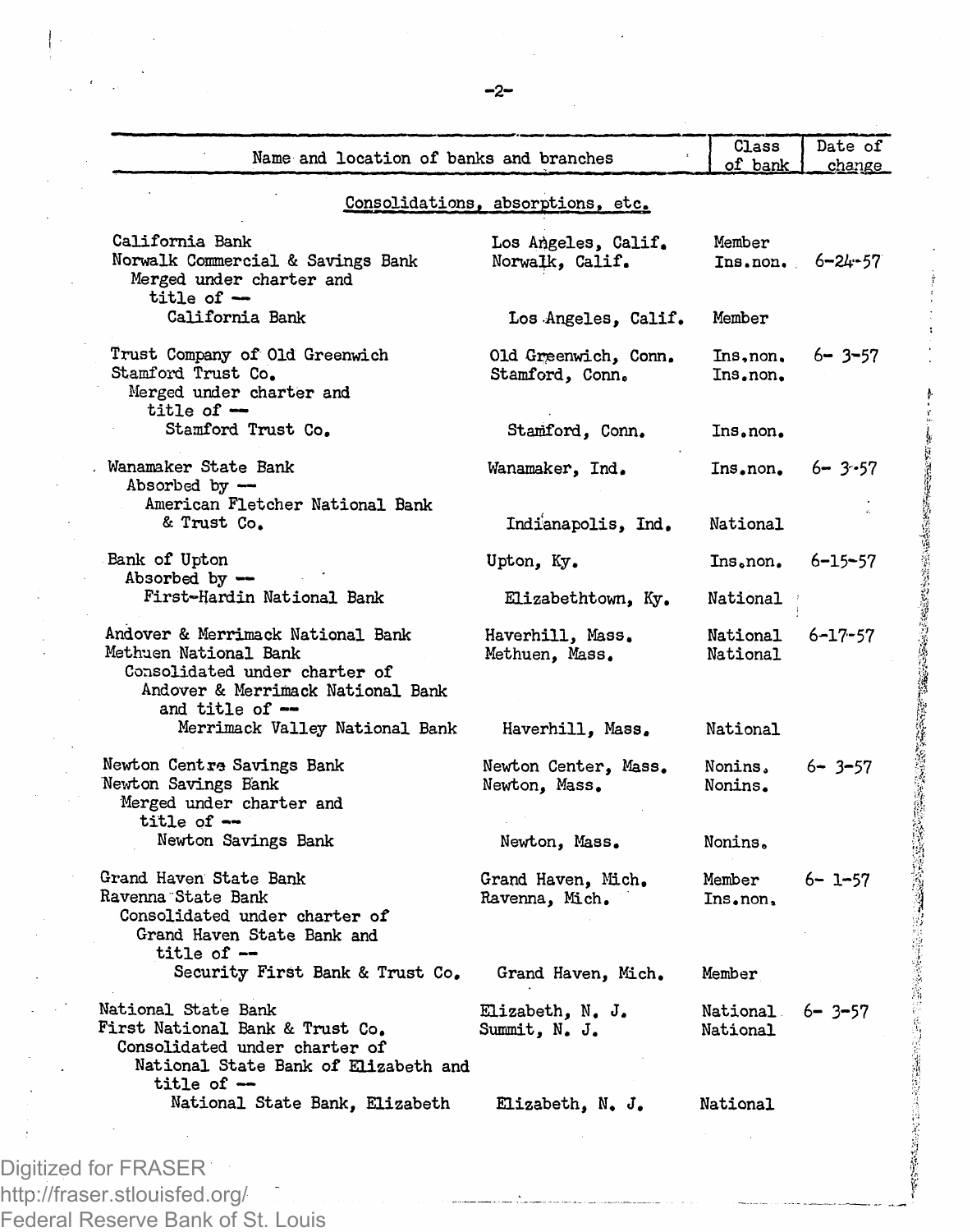| Name and location of banks and branches                                                                                                        |                                                          | Class<br>of bank                    | Date of<br>change |
|------------------------------------------------------------------------------------------------------------------------------------------------|----------------------------------------------------------|-------------------------------------|-------------------|
|                                                                                                                                                |                                                          |                                     |                   |
|                                                                                                                                                | Consolidations, absorptions, etc. (Cont'd)               |                                     |                   |
| Canaseraga State Bank<br>First Trust Co.<br>Merged under charter of<br>First Trust Co. and<br>title of $-$                                     | Canaseraga, N.Y.<br>Wellsville, N. Y.                    | Member<br>Ins.non.                  | $6 - 15 - 57$     |
| First Trust Co. of Allegany County Wellsville, N. Y.                                                                                           |                                                          | Ins.non.                            |                   |
| College Point National Bank<br>Trust Company of North America<br>Merged under charter of<br>Trust Company of North America and<br>title of $-$ | New York, N.Y.<br>New York, N.Y.                         | National<br>Ins.non.                | $6 - 13 - 57$     |
| Bank of North America                                                                                                                          | New York, N.Y.                                           | Ins, non,                           |                   |
| First National Bank<br>First National Bank<br>Consolidated under charter and<br>title of $-$                                                   | Sparkill, N.Y.<br>Spring Valley, N. Y.                   | National<br>National                | $6 - 24 - 57$     |
| First National Bank                                                                                                                            | Spring Valley, N.Y.                                      | National                            |                   |
| First National Bank & Trust Co.<br>Transylvania Trust Co.<br>First National Bank<br>Consolidated under charter and<br>title of $-$             | Asheville, N. C.<br>Brevard, N.C.<br>Waynesville, N. C.  | National<br>Ins.non.<br>National    | $6 - 24 - 57$     |
| First National Bank & Trust Co.                                                                                                                | Asheville, N. C.                                         | National                            |                   |
| First National Bank<br>Miners National Bank<br>Merged under charter and                                                                        | Ashley, Pa.<br>Wilkes-Barre, Pa.                         | National<br>National                | $6 - 17 - 57$     |
| title of $-$<br>Miners National Bank                                                                                                           | Wilkes-Barre, Pa.                                        | National                            |                   |
|                                                                                                                                                | Withdrawal of State Bank from Federal Reserve Membership |                                     |                   |
| Pleasant Hill Bank                                                                                                                             | Pleasant Hill, Mo.                                       | Insurance $6 - 5 - 57$<br>continued |                   |
|                                                                                                                                                | Changes in name or location of banks                     |                                     |                   |
| Dealers & Growers State Bank<br>Name changed to --<br>Florida Dealers & Growers Bank                                                           | Jacksonville, Fla.                                       | Ins.non.                            | 5-31-57           |
|                                                                                                                                                |                                                          |                                     |                   |
|                                                                                                                                                |                                                          |                                     |                   |

Digitized for FRASER http://fraser.stlouisfed.org/ Federal Reserve Bank of St. Louis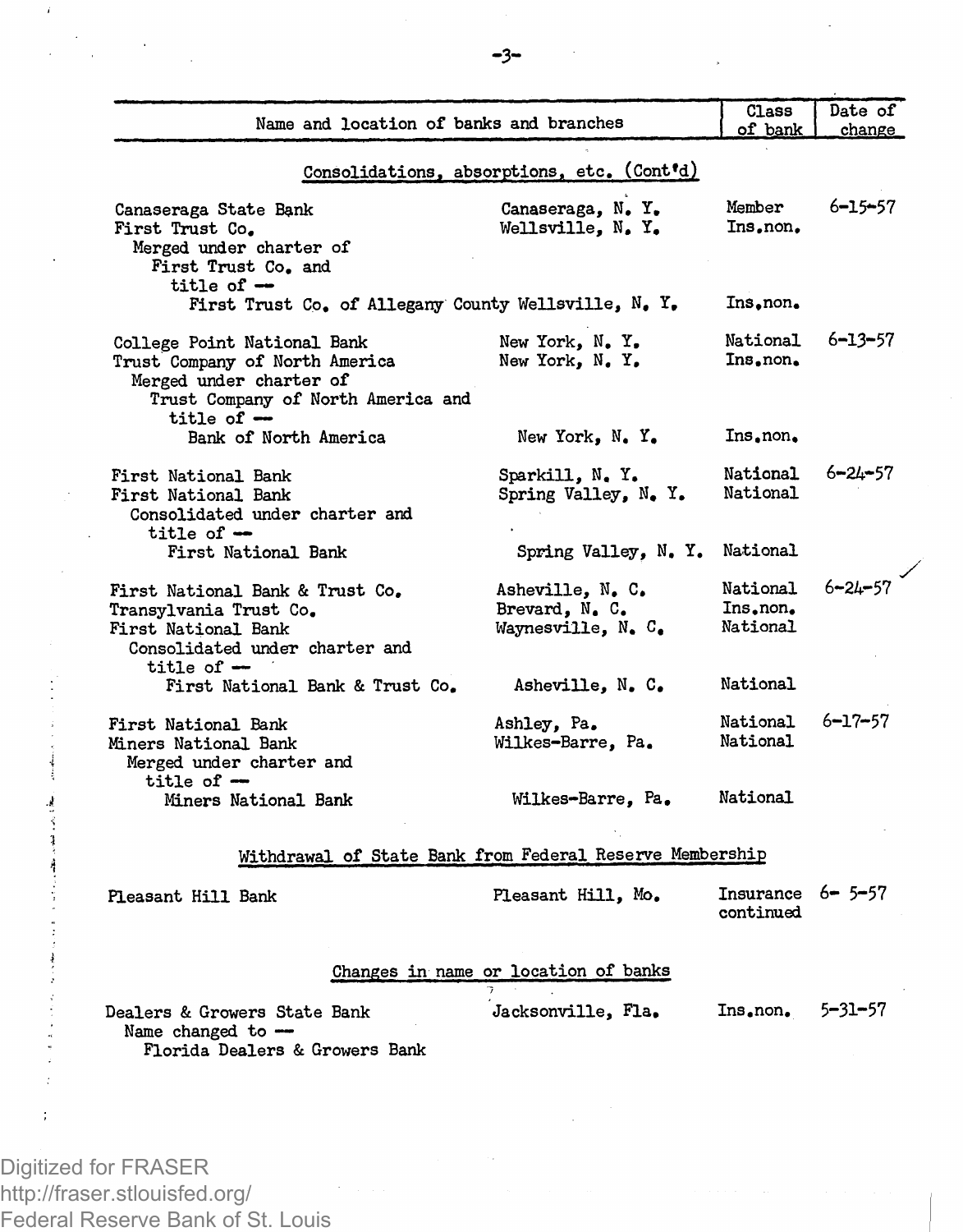|                                                                                                       | Name and location of banks and branches                                | Class<br>of bank | Date of<br>change |
|-------------------------------------------------------------------------------------------------------|------------------------------------------------------------------------|------------------|-------------------|
|                                                                                                       | Changes in name or location of banks (Cont'd)                          |                  |                   |
| State Savings Bank<br>Name changed to $-$<br>State Bank & Trust Co.                                   | Ann Arbor, Mich.                                                       | Member           | 6–17–57           |
| Peoples Bank<br>Name changed to -<br>Peoples Bank & Trust Co.                                         | Dayton, Ohio                                                           | Member           | 5-21-57           |
| Farmers & Merchants National Bank<br>Name changed to --<br>First National Bank                        | Abilene, Texas                                                         | National         | 6-28-57           |
| First State Bank<br>Name changed to -<br>Bank of the Mainland                                         | LaMarque, Texas                                                        | Member           | 6- 7-57           |
| Texas State Bank<br>Name changed to -<br>American Bank of Commerce                                    | Victoria, Texas                                                        | Ins, non,        | $6 - 17 - 57$     |
|                                                                                                       | Branches established de novo                                           |                  |                   |
| (Includes branches at military and other Government establishments)                                   |                                                                        |                  |                   |
| First National Bank of Arizona<br>Casa Grande Office<br>423 North Florence Street                     | Phoenix, Ariz.<br>Casa Grande, Ariz.<br>Pinal County                   | National         | 6-3-57            |
|                                                                                                       |                                                                        |                  |                   |
| Citizens National Trust & Savings Bank<br>Redlands Office<br>220 E. State Street                      | Riverside, Calif.<br>Redlands, Calif.<br>San Bernardino County         | National         | 6-17-57           |
| Bank of America, N.T. & S.A.<br>World Trade Center Branch<br>114 World Trade Center<br>Ferry Building | San Francisco, Calif.<br>San Francisco, Calif.<br>San Francisco County | National         | 6–17–57           |
| Irvington Branch<br>301 North Broadway                                                                | Irvington, Calif.<br>Alameda County                                    |                  | 6-17-57           |
| Lemoore Branch<br>414 D Street                                                                        | Lemoore, Calif.<br>Kings County                                        |                  | 6-17-57           |

http://fraser.stlouisfed.org/ Federal Reserve Bank of St. Louis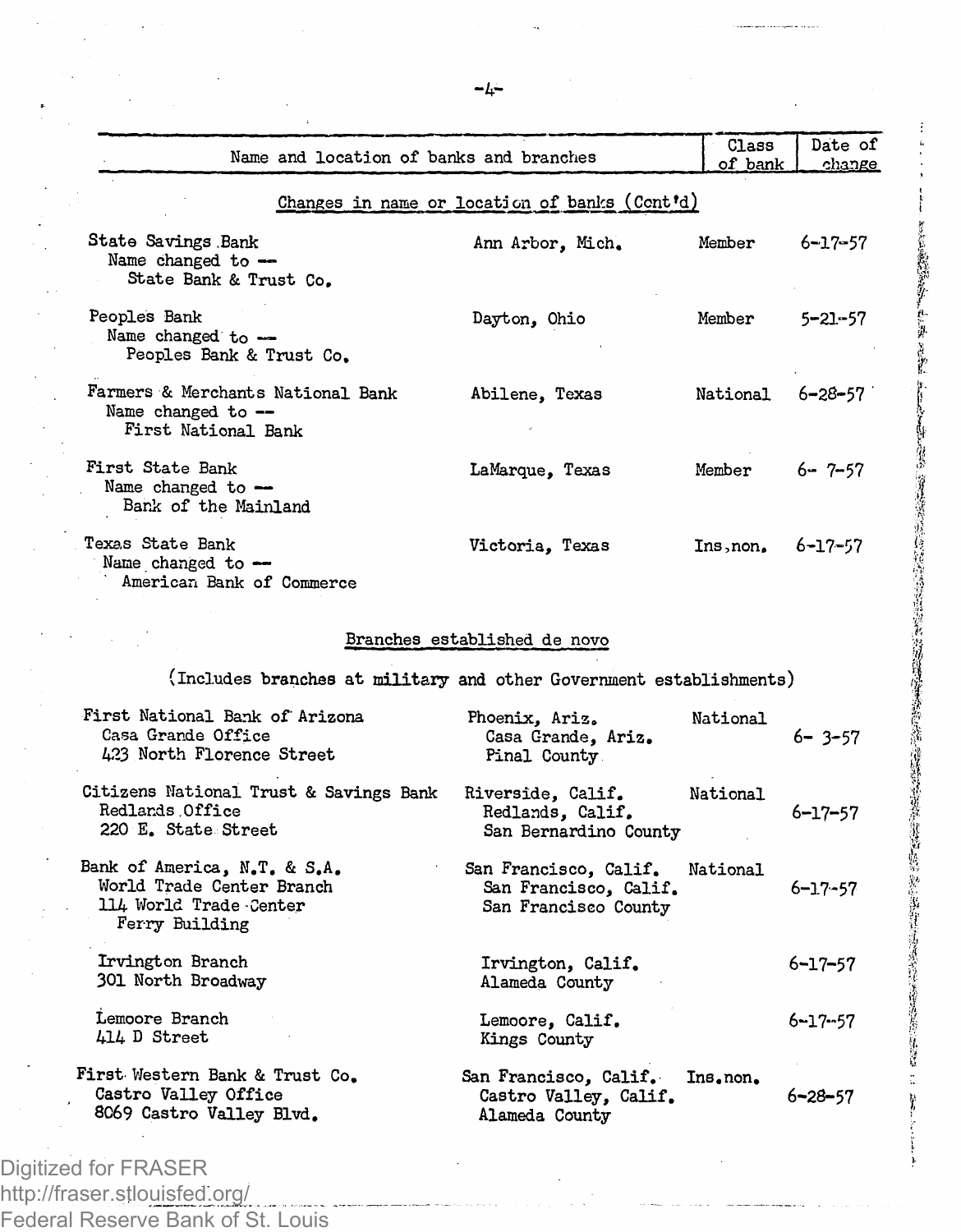| Name and location of banks and branches                                                                                                                                                                                      |                                                                                           | Class<br>of bank      | Date of<br>change |
|------------------------------------------------------------------------------------------------------------------------------------------------------------------------------------------------------------------------------|-------------------------------------------------------------------------------------------|-----------------------|-------------------|
|                                                                                                                                                                                                                              | Branches established de novo (Cont'd)                                                     |                       |                   |
| (Includes branches at military and other Government establishments)                                                                                                                                                          |                                                                                           |                       |                   |
| First Western Bank & Trust Co. (cont'd)<br>Crescent City Office<br>936 Third Street                                                                                                                                          | San Francisco, Calif.<br>Crescent City, Calif.<br>Del Norte County                        | Ins.non.              | $6 - 7 - 57$      |
| Fresno Tower Office<br>750 East Olive Street                                                                                                                                                                                 | Fresno, Calif.<br>Fresno County                                                           |                       | 6-28-57           |
| First National Bank<br>Civic Center Office<br>1095 North First Street                                                                                                                                                        | San Jose, Calif.<br>San Jose, Calif.<br>Santa Clara County                                | National              | $6 - 17 - 57$     |
| County Bank of Santa Cruz<br>Boulder Creek Office                                                                                                                                                                            | Santa Cruz, Calif.<br>Boulder Creek, Calif.<br>Santa Cruz County                          | Member                | $6 - 24 - 57$     |
| Pajaro Valley Bank<br>Freedom Office<br>1501 Freedom Blvd.                                                                                                                                                                   | Watsonville, Calif.<br>Freedom Village, Calif.<br>Santa Cruz County<br>(P.C. Watsonville) | Ins <sub>a</sub> non. | $6 - 3 - 57$      |
| North Side Bank & Trust Co.<br>Farmington Avenue Branch<br>825 Farmington Avenue                                                                                                                                             | Bristol, Conn,<br>Bristol, Conn.<br>Hartford County                                       | Ins, non,             | $6 - 21 - 57$     |
| Mechanics Savings Bank<br>Park Street Branch<br>744 Park Street                                                                                                                                                              | Hartford, Conn.<br>Hartford, Conn.<br>Hartford County                                     | Nonins.               | $6 - 12 - 57$     |
| Fidelity Bank & Trust Co.<br>Southeastern Branch<br>3000 Southeastern Avenue                                                                                                                                                 | Indianapolis, Ind.<br>Indianapolis, Ind.<br>Marion County                                 | Member                | $6 - 26 - 57$     |
| Merchants National Bank & Trust Co.<br>Glendale Office<br>2113 Broad Ripple Avenue                                                                                                                                           | Indianapolis, Ind.<br>Indianapolis. Ind.<br>Marion County                                 | National              | $6 - 17 - 57$     |
| Bank of Commerce & Trust Co.<br>North Parkerson Avenue Branch<br>North Parkerson Avenue<br>(Formerly head office of<br>Bank of Commerce & Trust<br>Co. which moved from North<br>Parkerson Avenue to 326 North<br>Avenue G). | Crowley, La.<br>Crowley, La.<br>Acadia County                                             | Ins.non.              | $4 - 23 - 57$     |

Digitized for FRASER http://fraser.stlouisfed.org/ Federal Reserve Bank of St. Louis

 $\ddot{\phantom{a}}$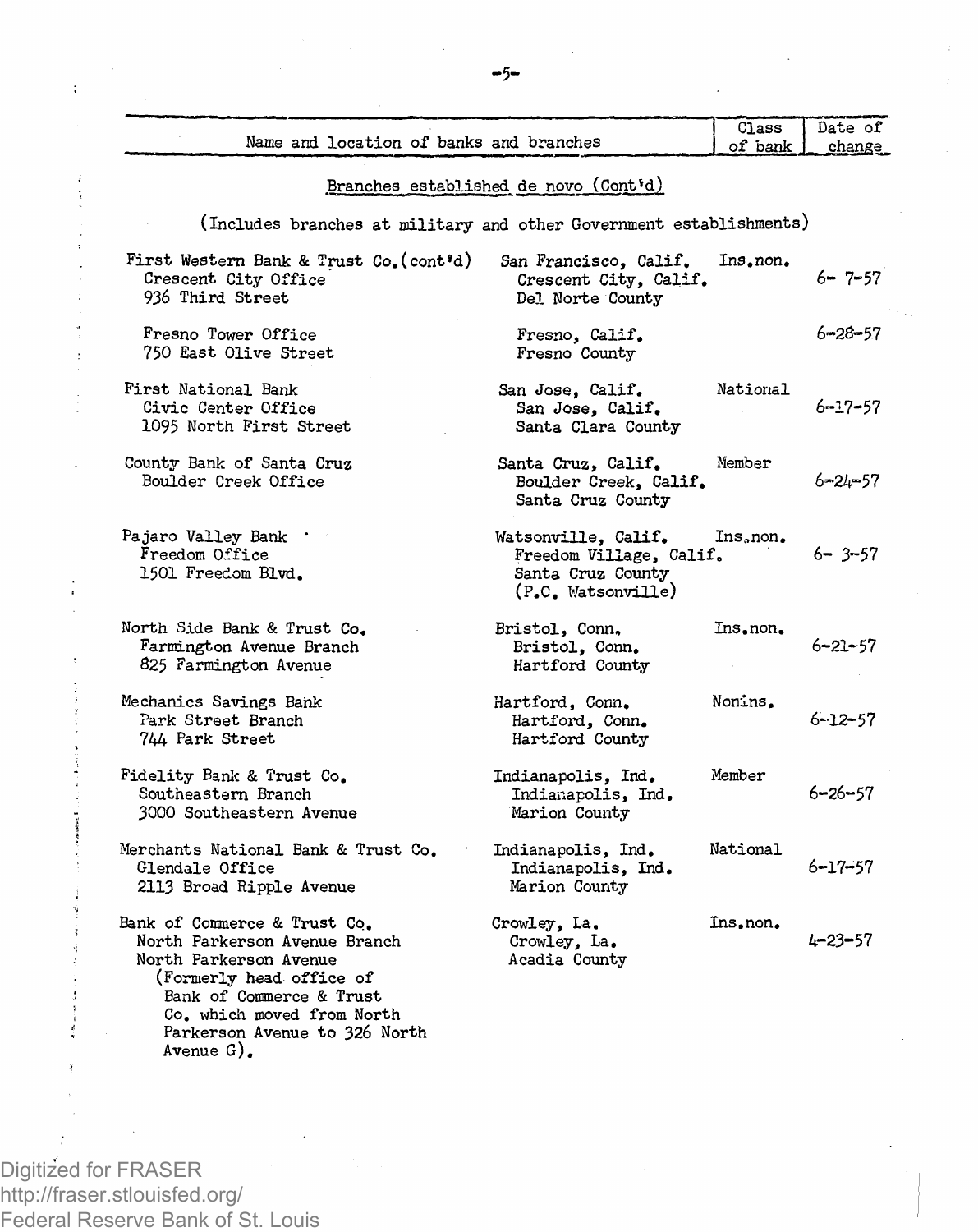| Name and location of banks and branches                                                       |                                                                             | Class<br>of bank | Date of<br>change |
|-----------------------------------------------------------------------------------------------|-----------------------------------------------------------------------------|------------------|-------------------|
|                                                                                               | Branches established de novo (Cont'd)                                       |                  |                   |
| (Includes branches at military and other Government establishments)                           |                                                                             |                  |                   |
| First National Bank<br>Bond Street Branch<br>9 South Bond Street                              | Bel Air, Md.<br>Bel Air, Md.<br>Harford County                              | National         | $6 - 24 - 57$     |
| Second National Bank<br>Cresaptown Branch                                                     | Cumberland, Md.<br>Cresaptown, Md.<br>Allegany County                       | National         | 6-10-57           |
| Nicodemus National Bank<br>Virginia Avenue Branch<br>2200 Virginia Avenue                     | Hagerstown, Md.<br>Halfway, Md.<br>Washington County<br>(P.O. Hagerstown)   | National         | 6-10-57           |
| Bank of Silver Spring<br>Wheaton Office<br>2411 University Blvd. West                         | Silver Spring, Md.<br>Silver Spring, Md.<br>Montgomery County               | Ins.non.         | $6 - 3 - 57$      |
| Haverhill National Bank<br>Bradford Office<br>55 South Main Street                            | Haverhill, Mass.<br>Haverhill, Mass.<br>Essex County                        | National         | $6 - 3 - 57$      |
| Citizens Commercial & Savings Bank<br>Richfield at Center Roads Branch<br>3848 Richfield Road | Flint, Mich.<br>Flint, Mich.<br>Genesee County                              | Member           | 6–27–57           |
| Oceana County Savings Bank<br>New Era Office<br>4683 N. First Street                          | Hart, Mich.<br>New Era, Mich.<br>Oceana County                              | Ins.non.         | $6 - 10 - 57$     |
| Citizens Bank<br>Broadway Drive Branch Office<br>Broadway Drive & Corinne Street              | Hattiesburg, Miss.<br>Hattiesburg, Miss.<br>Forrest County                  | Member           | $6 - 20 - 57$     |
| Camden Trust Co.<br>Auxiliary Office<br>9-11-15-17 Chestnut Street                            | Camden, N. J.<br>Haddonfield, N. J.<br>Camden County                        | Member           | $6 - 17 - 57$     |
| Citizens National Bank<br>Roxbury Office<br>Route #10 & Richard Avenue                        | Netcong, N. J.<br>Succasunna. N. J.<br>Township of Roxbury<br>Morris County | National         | $6 - 3 - 57$      |
| Chase Manhattan Bank<br>170th Street Branch<br>121 East 170th Street                          | New York, N.Y.<br>New York, N.Y.<br>Bronx County                            | Member           | $6 - 3 - 57$      |

i<br>K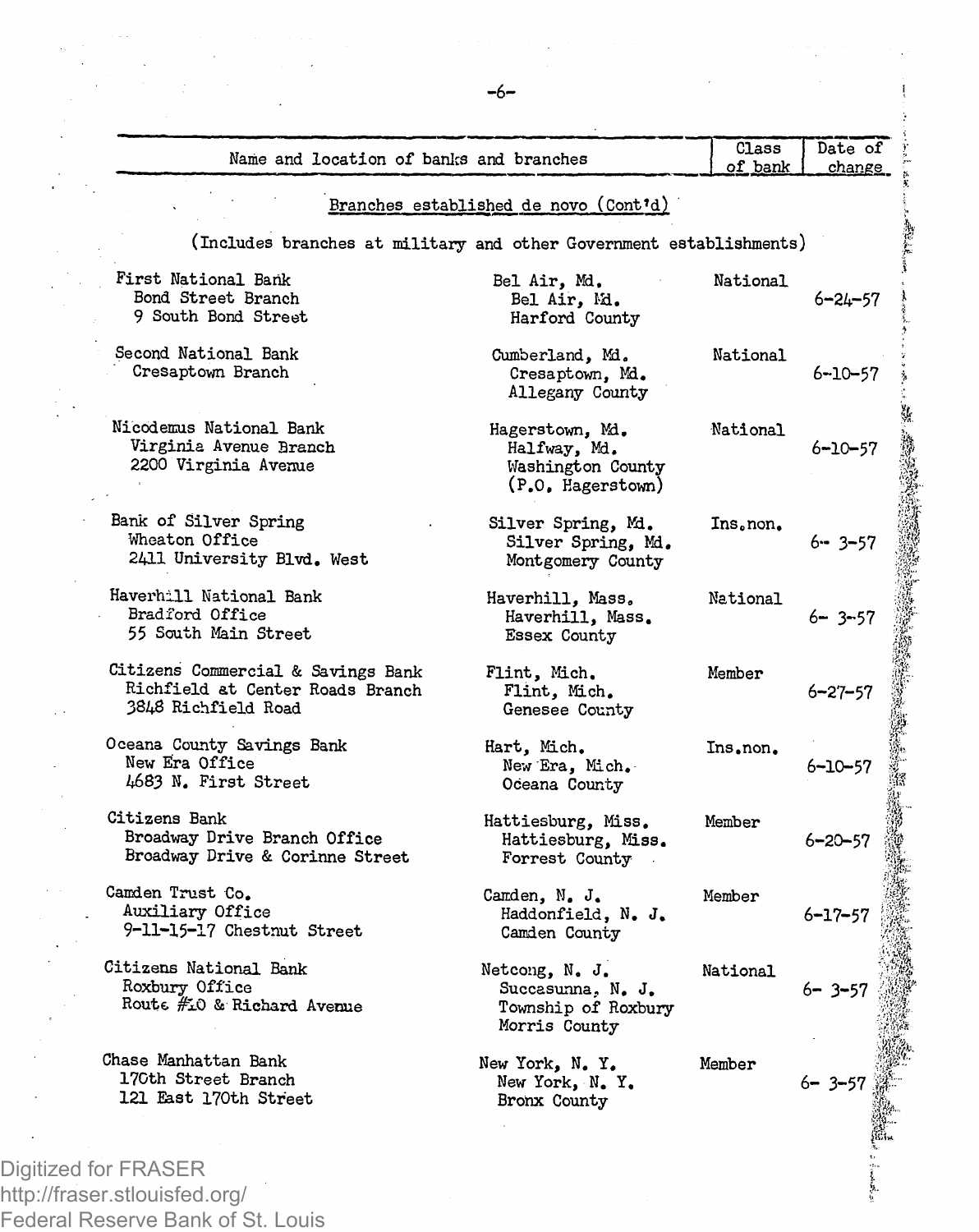|                                                                                                       | Branches established de novo (Cont'd)                  |           |               |
|-------------------------------------------------------------------------------------------------------|--------------------------------------------------------|-----------|---------------|
| (Includes branches at military and other Government establishments)                                   |                                                        |           |               |
| New York Trust Co.<br>Fifty-Ninth Street Office<br>650 Madison Avenue                                 | New York, N.Y.<br>New York, N. Y.<br>New York County   | Member    | $6 - 24 - 57$ |
| National Bank of Alamance<br>West Drive-In Branch<br>701 West Elm Street                              | Graham, N. C.<br>Graham, N. C.<br>Alamance County      | National  | $6 - 12 - 57$ |
| State Bank & Trust Co.<br>Washington Street Drive-In Branch                                           | Greenville, N. C.<br>Greenville, N. C.<br>Pitt County  | Ins.non.  | $6 - 10 - 57$ |
| National Bank of Lumberton<br>Third Street Branch<br>ïnstallment Loan Office<br>112 West Third Street | Lumberton, N.C.<br>Lumberton, N. C.<br>Robeson County  | National  | $6 - 12 - 57$ |
| Surry County Loan & Trust Co.<br>Franklin Street Branch<br>Franklin Street                            | Mount Airy, N. C.<br>Mount Airy, N. C.<br>Surry County | Ins.non.  | $6 - 18 - 57$ |
| Union Commerce Bank<br>Drive-In Branch<br>Carman Alley & Bridge Street                                | Cleveland, Ohio<br>Berea, Ohio<br>Cuyahoga County      | Member    | $6 - 3 - 57$  |
| Maple Heights Branch<br>Turney & Dunham Roads                                                         | Maple Heights, Ohio<br>Cuyahoga County                 |           | 6-24-57       |
| First National Bank<br>Amherst Office<br>450 Lake Avenue, N. E.                                       | Massillon, Ohio<br>Massillon, Ohio<br>Stark County     | National  | $6 - 24 - 57$ |
| First State Bank<br>Wallowa Branch<br>¥<br>City Hall Building                                         | Elgin, Ore.<br>Wallowa, Ore.<br>Wallowa County         | Ins.non.  | $6 - 15 - 57$ |
| Portland Trust Bank<br>East Side Branch<br>2021 N. E. Sandy Blvd.                                     | Portland, Ore.<br>Portland. Ore.<br>Multnomah County   | Member    | $6 - 26 - 57$ |
| Bellefonte Trust Co.<br>Pleasant Gap Branch<br>West College Avenue                                    | Bellefonte, Pa.<br>Pleasant Gap, Pa.<br>Centre County  | Ins, non. | $6 - 10 - 57$ |

Digitized for FRASER http://fraser.stlouisfed.org/ Federal Reserve Bank of St. Louis Class Date of Dank change

Name and location of banks and branches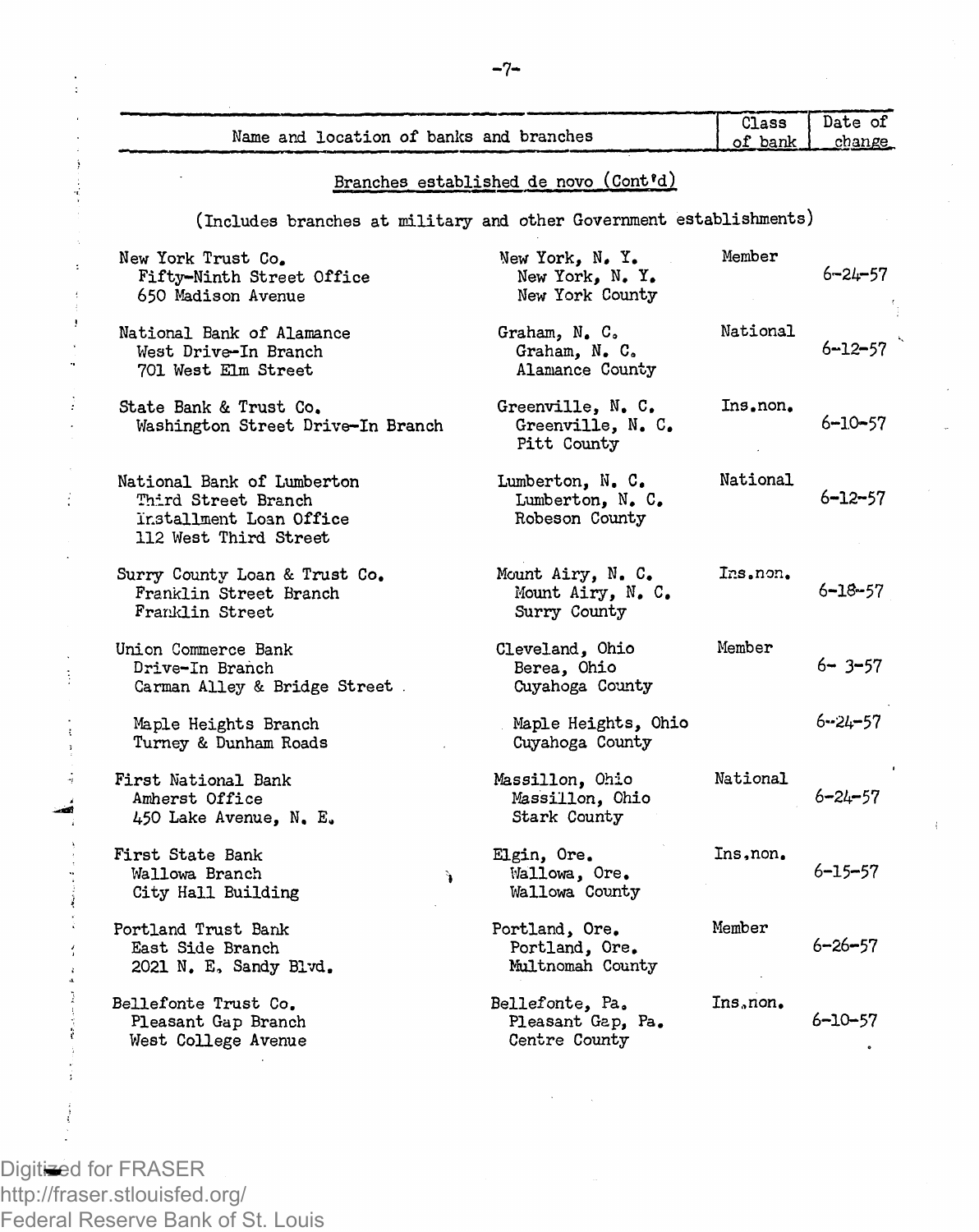| Name and location of banks and branches                                                                               |                                                                 | Class<br>of bank | Date of<br>change |
|-----------------------------------------------------------------------------------------------------------------------|-----------------------------------------------------------------|------------------|-------------------|
|                                                                                                                       | Branches established de novo (Cont'd)                           |                  |                   |
| (Includes branches at military and other Government establishments)                                                   |                                                                 |                  |                   |
| First National Bank<br>Airport Office<br>4645 West Lake Road                                                          | Erie, Pa.<br>Millcreek Township, Pa.<br>Erie County             | National         | $6 - 6 - 57$      |
| Philadelphia Saving Fund Society<br>Manoa Office<br>Manoa Shopping Center<br>West Chester Pike & Eagle Road           | Philadelphia, Pa.<br>Havertown, Pa,<br>Delaware County          | Ins.non.         | 6–27–57           |
| Western Saving Fund Society<br>Levittown Shopping Center Office<br>713-715 Levittown Shopping Center                  | Philadelphia, Pa.<br>Levittown, Pa.<br>Bucks County             | Ins.non.         | 6–28–57           |
| Pawtucket Institution For Savings<br>Newport Avenue Branch<br>265 Newport Avenue                                      | Pawtucket, R. I.<br>Pawtucket, R. I.<br>Providence County       | Ins.non.         | 4-8-57            |
| First National Bank<br>Grand Strand Branch                                                                            | Myrtle Beach, S. C.<br>Ocean Drive Beach, S. C.<br>Horry County | National         | $6 - 28 - 57$     |
| First National Exchange Bank<br>Melrose Branch<br>4202 Melrose Avenue, N. W.                                          | Roanoke, Va.<br>Roanoke, Va.<br>Independent City                | National         | $6 - 28 - 57$     |
| National Bank of Washington<br>Mabton Branch                                                                          | Tacoma, Wash.<br>Mabton, Wash.<br>Yakima County                 | National         | 6–24–57           |
|                                                                                                                       | Banks converted into branches                                   |                  |                   |
|                                                                                                                       | (See also Consolidations, absorptions, etc.)                    |                  |                   |
| California Bank<br>Norwalk Office<br>13926 South San Antonio Drive<br>(Formerly Norwalk Commercial<br>& Savings Bank) | Los Angeles, Calif.<br>Norwalk, Calif.<br>Los Angeles County    | Member           | $6 - 24 - 57$     |
| Stamford Trust Co.<br>Old Greenwich Office<br>200 Sound Beach Avenue<br>(Formerly Trust Co. of<br>Old Greenwich)      | Stamford, Conn.<br>Old Greenwich, Conn.<br>Fairfield County     | Ins.non.         | $6 - 3 - 57$      |

http://fraser.stlouisfed.org/ Federal Reserve Bank of St. Louis 医神经病

第二十二年 ~~~ 百五百八百六百六百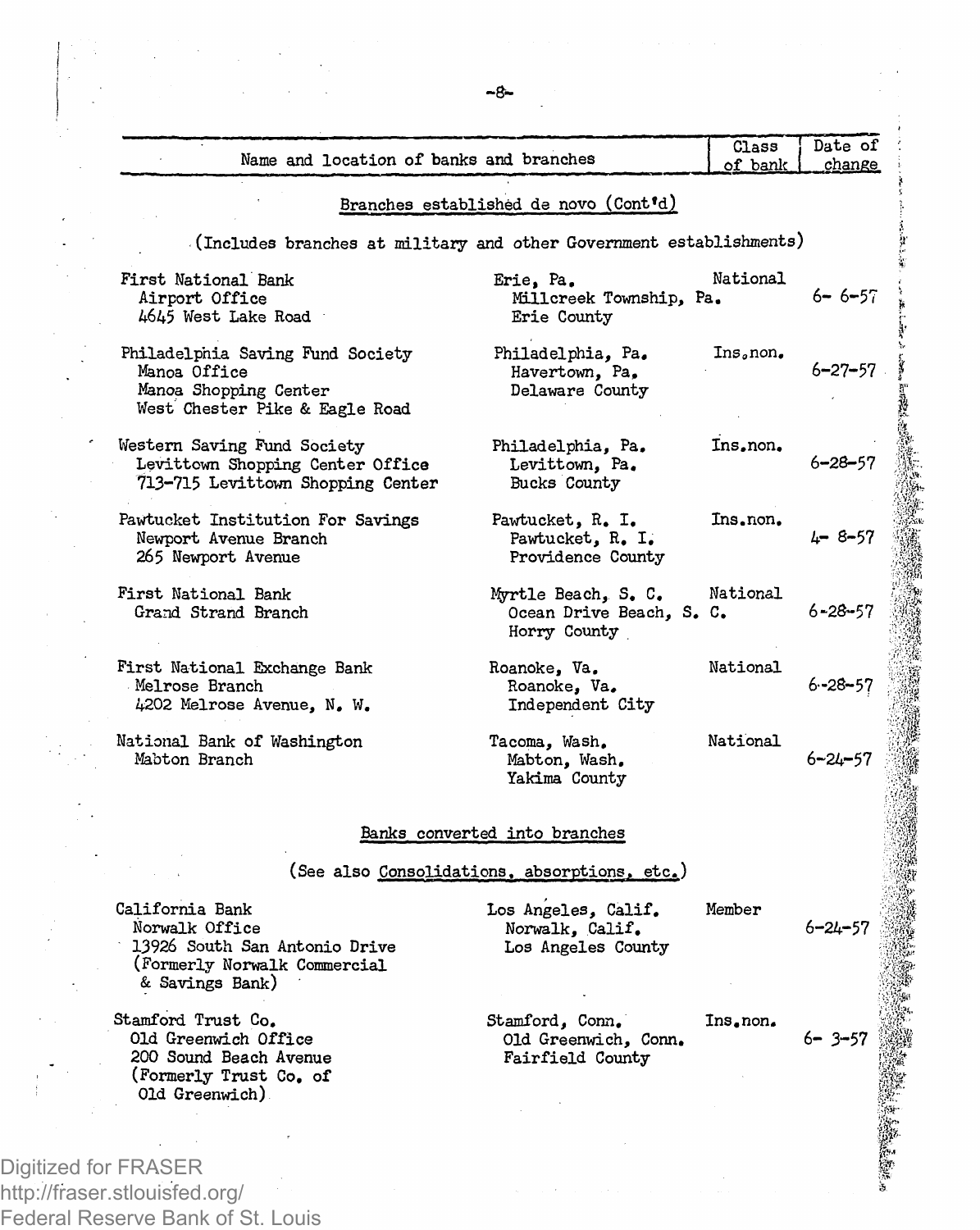| Name and location of banks and branches                                                                           |                                                            | Class<br>of bank | Date of<br>change |
|-------------------------------------------------------------------------------------------------------------------|------------------------------------------------------------|------------------|-------------------|
|                                                                                                                   | Banks converted into branches (Cont'd)                     |                  |                   |
|                                                                                                                   | (See also Consolidations, absorptions, etc.)               |                  |                   |
| American Fletcher National Bank<br>& Trust Co.<br>Wanamaker Office<br>(Formerly Wanamaker State Bank)             | Indianapolis, Ind.<br>Wanamaker, Ind.<br>Marion County     | National         | $6 - 3 - 57$      |
| First-Hardin National Bank<br>Upton Branch<br>(Formerly Bank of Upton)                                            | Elizabethtown, Ky.<br>Upton, Ky.<br>Hardin County          | National         | $6 - 15 - 57$     |
| Merrimack Valley National Bank<br>Methuen Office<br>Merrill S. Gaunt Square<br>(Formerly Methuen National Bank)   | Haverhill, Mass.<br>Methuen, Mass.<br>Essex County         | National         | $6 - 17 - 57$     |
| Newton Savings Bank<br>Newton Center Office<br>103 Union Street<br>(Formerly Newton Centre Savings Bank)          | Newton, Mass.<br>Newton Center, Mass.<br>Middlesex County  | Nonins.          | $6 - 3 - 57$      |
| Security First Bank & Trust Co.<br>Branch Office<br>12409 Stafford Street<br>(Formerly Ravenna State Bank)        | Grand Haven, Mich.<br>Ravenna, Mich.<br>Muskegon County    | Member           | $6 - 1 - 57$      |
| National State Bank<br>Summit Office<br>1 Maple Street<br>(Formerly First National Bank &<br>Trust Co.)           | Elizabeth, N. J.<br>Summit, N. J.<br>Union County          | National         | $6 - 3 - 57$      |
| Bank of North America<br>College Point Office<br>14-15 122nd Street<br>(Formerly College Point National Bank)     | New York, N.Y.<br>New York. N. Y.<br>Queens County         | Ins.non.         | $6 - 13 - 57$     |
| First National Bank<br>Sparkill Office<br>Main Street<br>(Formerly First National Bank)                           | Spring Valley, N. Y.<br>Sparkill, N. Y.<br>Rockland County | National         | $6 - 24 - 57$     |
| First Trust Co. of Allegany County<br>Canaseraga Office<br>2 East Main Street<br>(Formerly Canaseraga State Bank) | Wellsville, N. Y.<br>Canaseraga, N.Y.<br>Allegany County   | Ins.non.         | $6 - 15 - 57$     |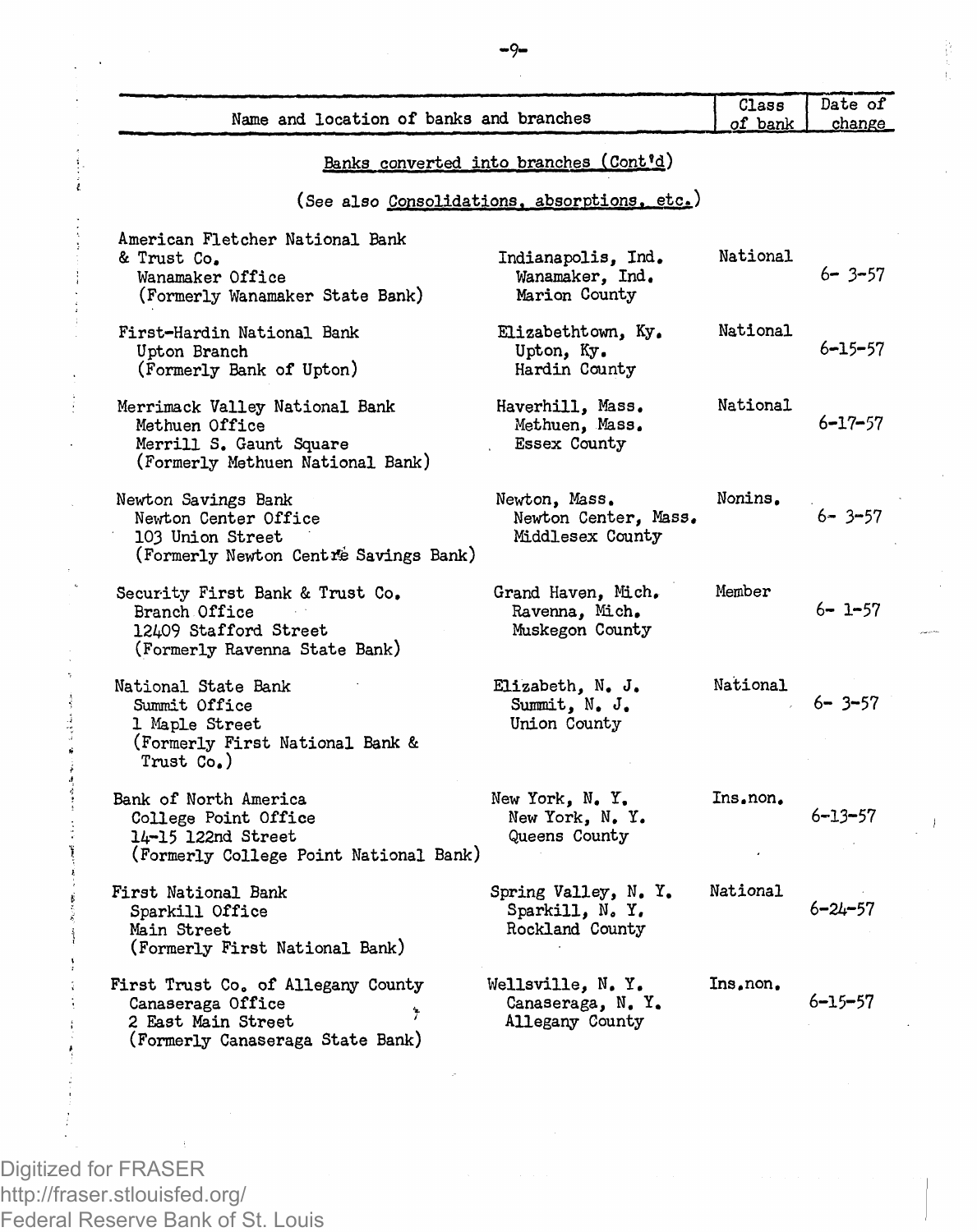| Name and location of banks and branches                                                                                                                                     |                                                           | Class<br>of bank | Date of<br>change |
|-----------------------------------------------------------------------------------------------------------------------------------------------------------------------------|-----------------------------------------------------------|------------------|-------------------|
|                                                                                                                                                                             |                                                           |                  |                   |
|                                                                                                                                                                             | Banks converted into branches (Cont'd)                    |                  |                   |
|                                                                                                                                                                             | (See also Consolidations, absorptions, etc.)              |                  |                   |
| First National Bank & Trust Co.<br>Brevard Office<br>73 West Main Street<br>(Formerly Transylvania Trust Co.)                                                               | Asheville, N. C.<br>Brevard, N. C.<br>Transylvania County | National         | $6 - 24 - 57$     |
| Waynesville Office<br>302 Main Street<br>(Formerly First National Bank)                                                                                                     | Waynesville, N. C.<br>Haywood County                      |                  | $6 - 24 - 57$     |
| Miners National Bank<br>Ashley Branch<br>23 North Main Street<br>(Formerly First National Bank)                                                                             | Wilkes-Barre, Pa.<br>Ashley, Pa.<br>Luzerne County        | National         | $6 - 17 - 57$     |
| Branches acquired by consolidation, absorption, etc.                                                                                                                        |                                                           |                  |                   |
| Stamford Trust Co.<br>Acquired through merger and will<br>operate the branch formerly operated<br>by Trust Company of Old Greenwich,<br>Old Greenwich, in Fairfield County, | Stamford, Conn.                                           | Ins.non.         | $6 - 3 - 57$      |
| Merrimack Valley National Bank<br>Acquired through merger and will<br>operate the branch formerly operated<br>by Methuen National Bank, Methuen,<br>in Essex County.        | Haverhill, Mass,                                          | National         | 6–17–57           |
| Miners National Bank<br>Acquired through merger and will<br>operate the branch formerly operated<br>by First National Bank, Ashley, in<br>Luzerne County.                   | Wilkes-Barre, Pa.                                         | National         | $6 - 17 - 57$     |
|                                                                                                                                                                             | Branches discontinued                                     |                  |                   |
| Farmers Trust & Savings Bank<br>Gillett Grove Branch                                                                                                                        | Spencer, Iowa<br>Gillett Grove, Iowa                      | Ins.non.         | $6 - 15 - 57$     |
| Beverly Savings Bank<br>Elliott Street Branch                                                                                                                               | Beverly, Mass.<br>181 Elliott Street                      | Nonins.          | $6 - 27 - 57$     |
| Provident Tradesmens Bank & Trust Co.<br>4th & Chestnut Street Branch                                                                                                       | Philadelphia, Pa.<br>409 Chestnut Street                  | Member           | $6 - 21 - 57$     |

http://fraser.stlouisfed.org/ Federal Reserve Bank of St. Louis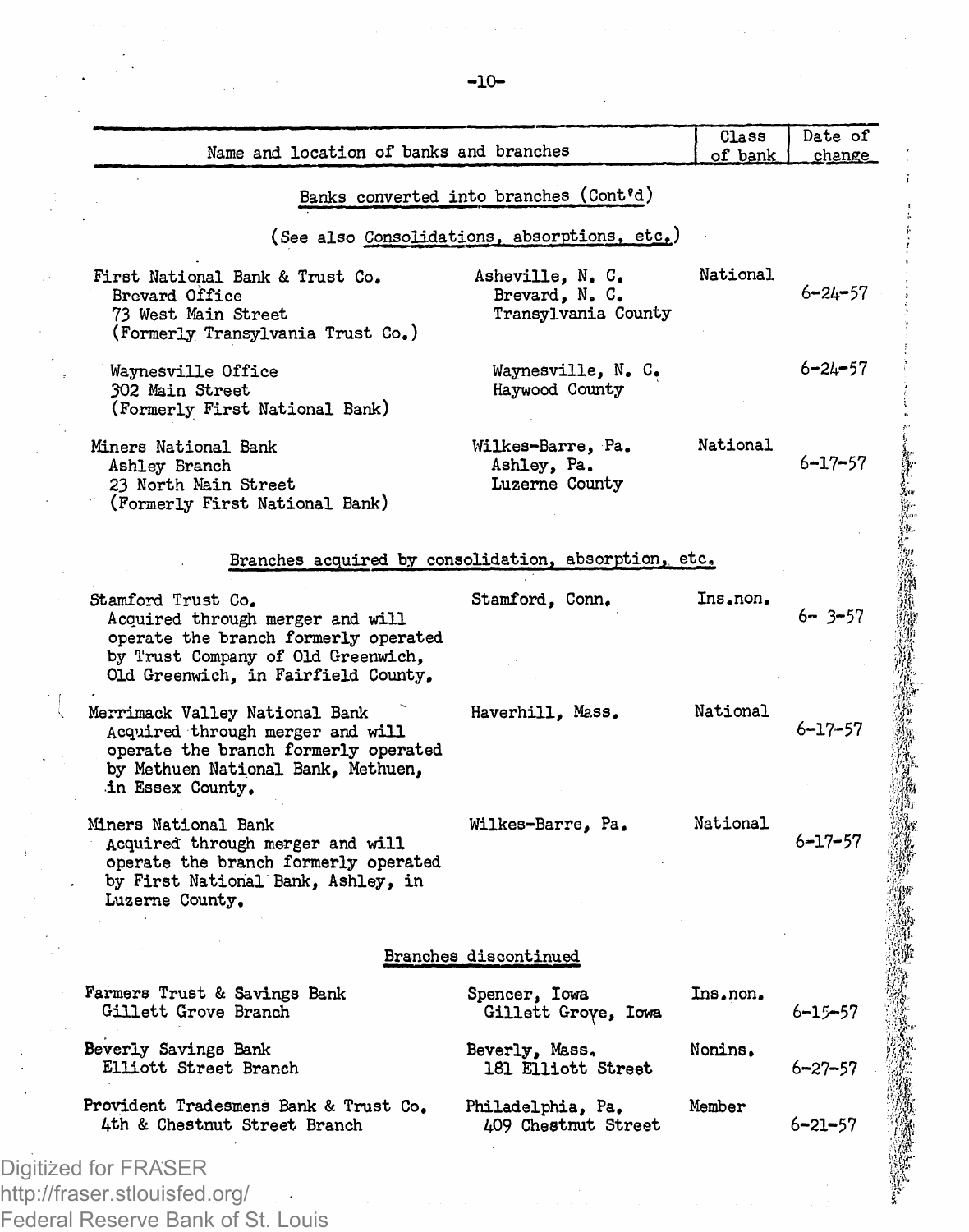| Name and location of banks and branches                                                                                    |                                                                                                          | Class<br>of bank | Date of<br>change |
|----------------------------------------------------------------------------------------------------------------------------|----------------------------------------------------------------------------------------------------------|------------------|-------------------|
|                                                                                                                            | Changes in name or location of branches                                                                  |                  |                   |
| Bank of America, N.T. & S.A.<br>Anderson Branch<br>Moved from<br>Moved to                                                  | San Francisco, Calif.<br>Anderson, Calif.<br>1705 East Center Street<br>2110 North Street                | National         | 6-10-57           |
| Lawndale Branch<br>Moved from<br>Moved to                                                                                  | Lawndale, Calif.<br>16719 Hawthorne Blvd.<br>2225 Hawthorne Blvd.<br>Redondo Beach, Calif.               |                  | 6-17-57           |
| First National Bank<br>Chattahoochee Branch<br>Moved from<br>Moved to                                                      | Atlanta, Ga.<br>Atlanta, Ga.<br>1070 New Chattahoochee<br>Ave. N. W.<br>1071 Chattahoochee<br>Ave. N. W. | National         | 6-28-57           |
| Lincoln Bank & Trust Co.<br>Iroquois Branch<br>Moved from<br>Moved to                                                      | Louisville, Ky.<br>Louisville, Ky.<br>5314 South Third Street<br>5610 South Third Street                 | Member           | $6 - 4 - 57$      |
| Rockland Trust Co.<br>Cohasset Branch<br>Moved from<br>Moved to                                                            | Rockland, Mass.<br>Cohasset, Mass.<br>48 South Main Street<br>2 Stagecoach Way                           | Ins.non.         | $5 - 29 - 57$     |
| Manufacturers & Traders Trust Co.<br>Central Park Office<br>Moved from<br>Moved to                                         | Buffalo, N.Y.<br>Buffalo. N. Y.<br>2658 Main Street<br>2 Parker Avenue                                   | Member           | $6 - 3 - 57$      |
| Marine Trust Co. of Western New York<br>Broadway Branch<br>Moved from<br>Moved to<br>and renamed<br>Broadway Market Office | Buffalo, N.Y.<br>Buffalo, N.Y.<br>1067 Broadway<br>995 Broadway                                          | Member           | 6-20-57           |
| First National Bank<br>Corvallis Branch<br>Moved from<br>Moved to                                                          | Portland, Ore.<br>Corvallis, Ore.<br>143 South Second Street<br>235 Monroe Street                        | National         | $6 - 1 - 57$      |
| Seattle-First National Bank<br>Burien Branch<br>Moved from<br>Moved to                                                     | Seattle, Wash,<br>Burien, Wash,<br>15218 First Avenue South<br>230 S.W. 152nd Street                     | National         | 6- 3-57           |

I